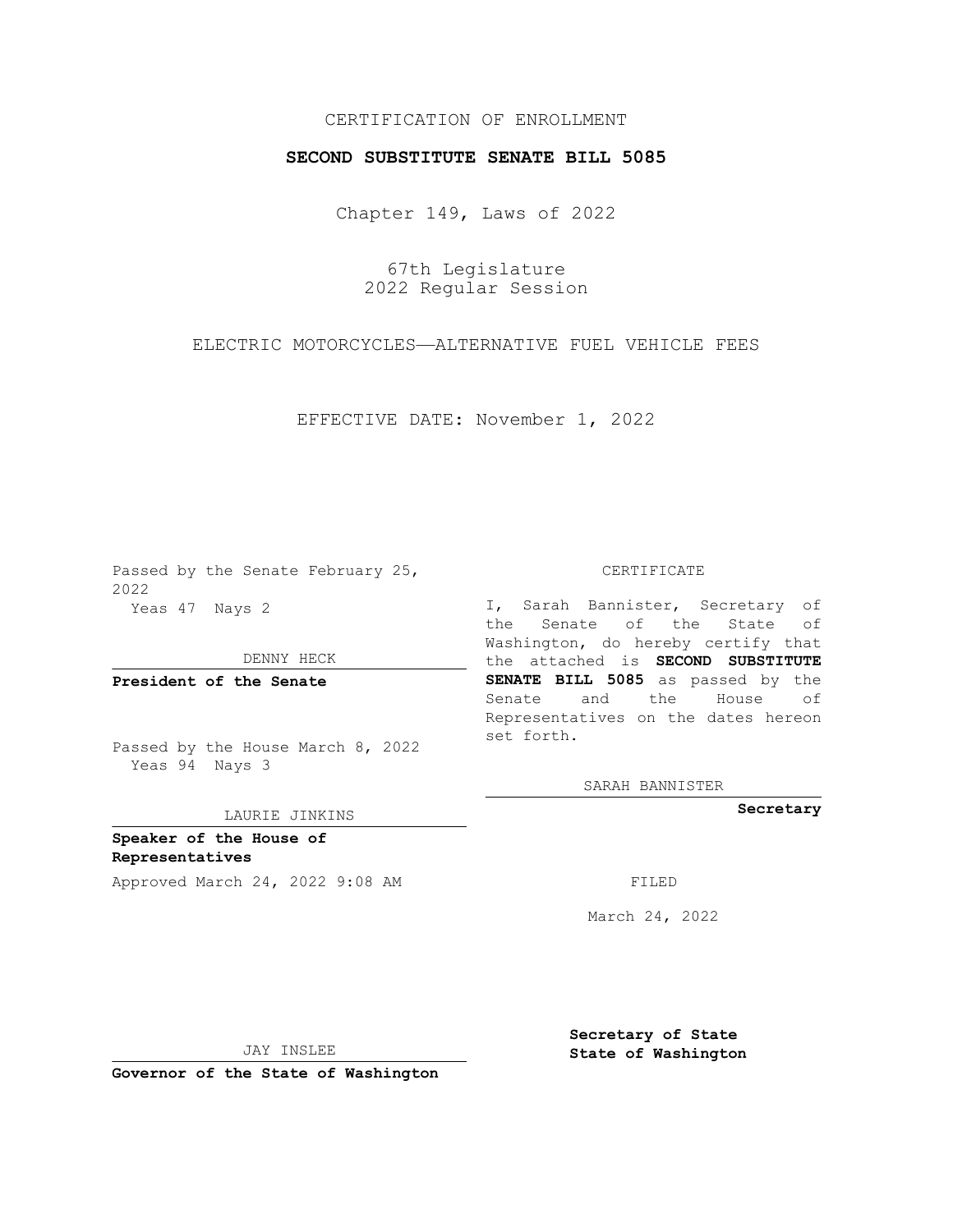## **SECOND SUBSTITUTE SENATE BILL 5085**

Passed Legislature - 2022 Regular Session

**State of Washington 67th Legislature 2022 Regular Session**

**By** Senate Transportation (originally sponsored by Senators Rolfes and Lovelett)

READ FIRST TIME 02/15/22.

1 AN ACT Relating to modifying the alternative fuel vehicle fee for 2 electric motorcycles; amending RCW 46.17.323; and providing an 3 effective date.

4 BE IT ENACTED BY THE LEGISLATURE OF THE STATE OF WASHINGTON:

5 **Sec. 1.** RCW 46.17.323 and 2015 3rd sp.s. c 44 s 203 are each amended to read as follows:6

7 (1) Before accepting an application for an annual vehicle 8 registration renewal for a vehicle that both (a) uses at least one 9 method of propulsion that is capable of being reenergized by an 10 external source of electricity and (b) is capable of traveling at 11 least ((thirty)) 30 miles using only battery power, except for 12 electric motorcycles, the department, county auditor or other agent, 13 or subagent appointed by the director must require the applicant to 14 pay a ((one hundred dollar)) \$100 fee in addition to any other fees 15 and taxes required by law. The ((one hundred dollar)) \$100 fee is due 16 only at the time of annual registration renewal.

17 (2) This section only applies to a vehicle that is designed to 18 have the capability to drive at a speed of more than ((thirty-five)) 19 35 miles per hour.

20 (3)(a) The fee under this section is imposed to provide funds to 21 mitigate the impact of vehicles on state roads and highways and for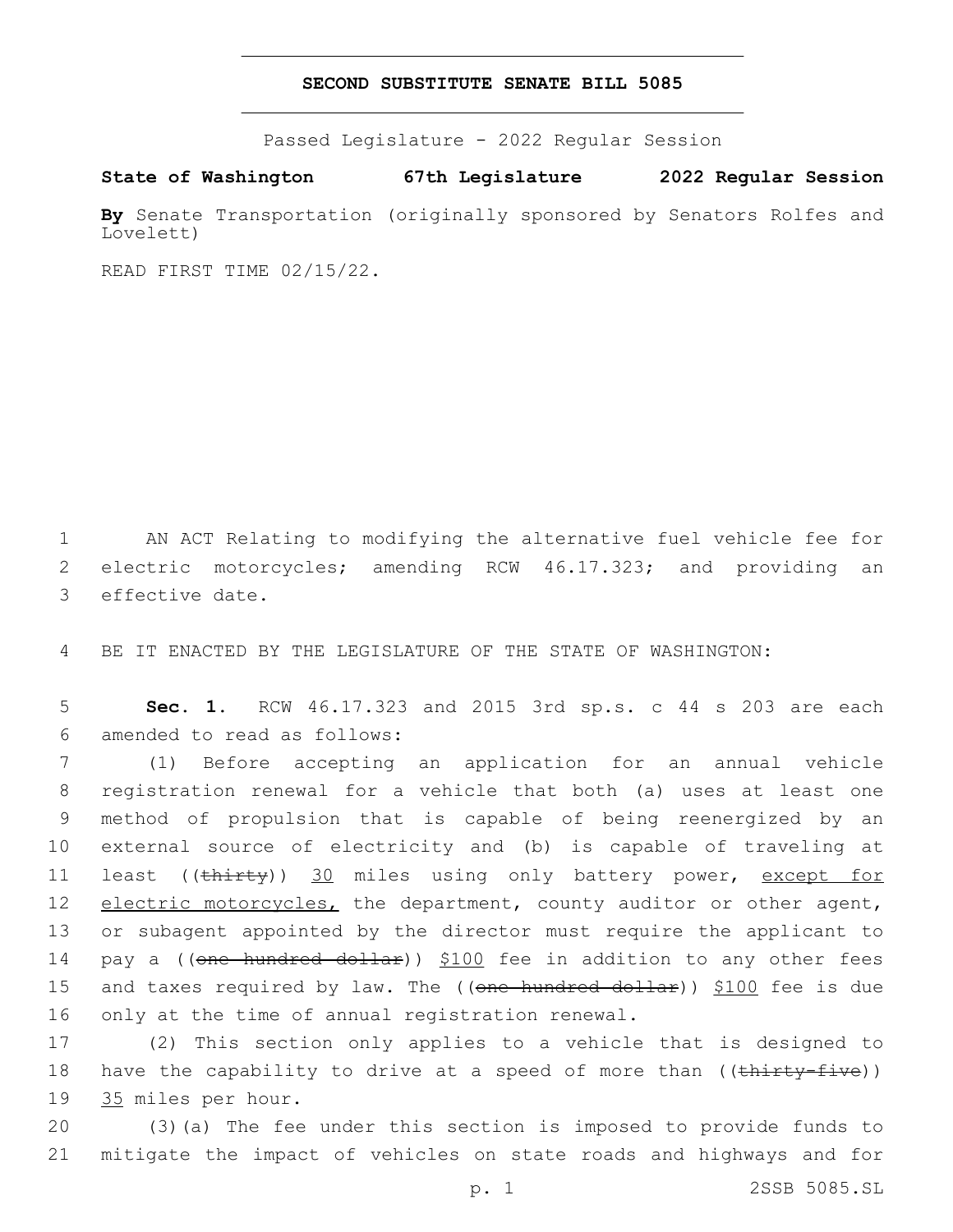the purpose of evaluating the feasibility of transitioning from a revenue collection system based on fuel taxes to a road user assessment system, and is separate and distinct from other vehicle license fees. Proceeds from the fee must be used for highway purposes, and must be deposited in the motor vehicle fund created in 6 RCW 46.68.070, subject to (b) of this subsection.

7 (b) If in any year the amount of proceeds from the fee collected 8 under this section exceeds ((one million dollars)) \$1,000,000, the 9 excess amount over ((one million dollars)) \$1,000,000 must be 10 deposited as follows:

11 (i) Seventy percent to the motor vehicle fund created in RCW 12 46.68.070;

13 (ii) Fifteen percent to the transportation improvement account 14 created in RCW 47.26.084; and

15 (iii) Fifteen percent to the rural arterial trust account created 16 in RCW 36.79.020.

 (4)(a) In addition to the fee established in subsection (1) of this section, before accepting an application for an annual vehicle registration renewal for a vehicle that both (i) uses at least one method of propulsion that is capable of being reenergized by an external source of electricity and (ii) is capable of traveling at 22 least ((thirty)) 30 miles using only battery power, except for 23 electric motorcycles, the department, county auditor or other agent, or subagent appointed by the director must require the applicant to 25 pay a ((fifty dollar)) \$50 fee.

26 (b) The fee required under (a) of this subsection must be 27 distributed as follows:

28 (i) The first ((one million dollars)) \$1,000,000 raised by the 29 fee must be deposited into the multimodal transportation account 30 created in RCW 47.66.070; and

31 (ii) Any remaining amounts must be deposited into the motor 32 vehicle fund created in RCW 46.68.070.

 (5) Beginning November 1, 2022, before accepting an application for an annual vehicle registration renewal for an electric motorcycle 35 that uses propulsion units powered solely by electricity, the department, county auditor or other agent, or subagent appointed by the director must require the applicant to pay a \$30 fee in addition to any other fees and taxes required by law. The \$30 fee is due only at the time of annual registration renewal.